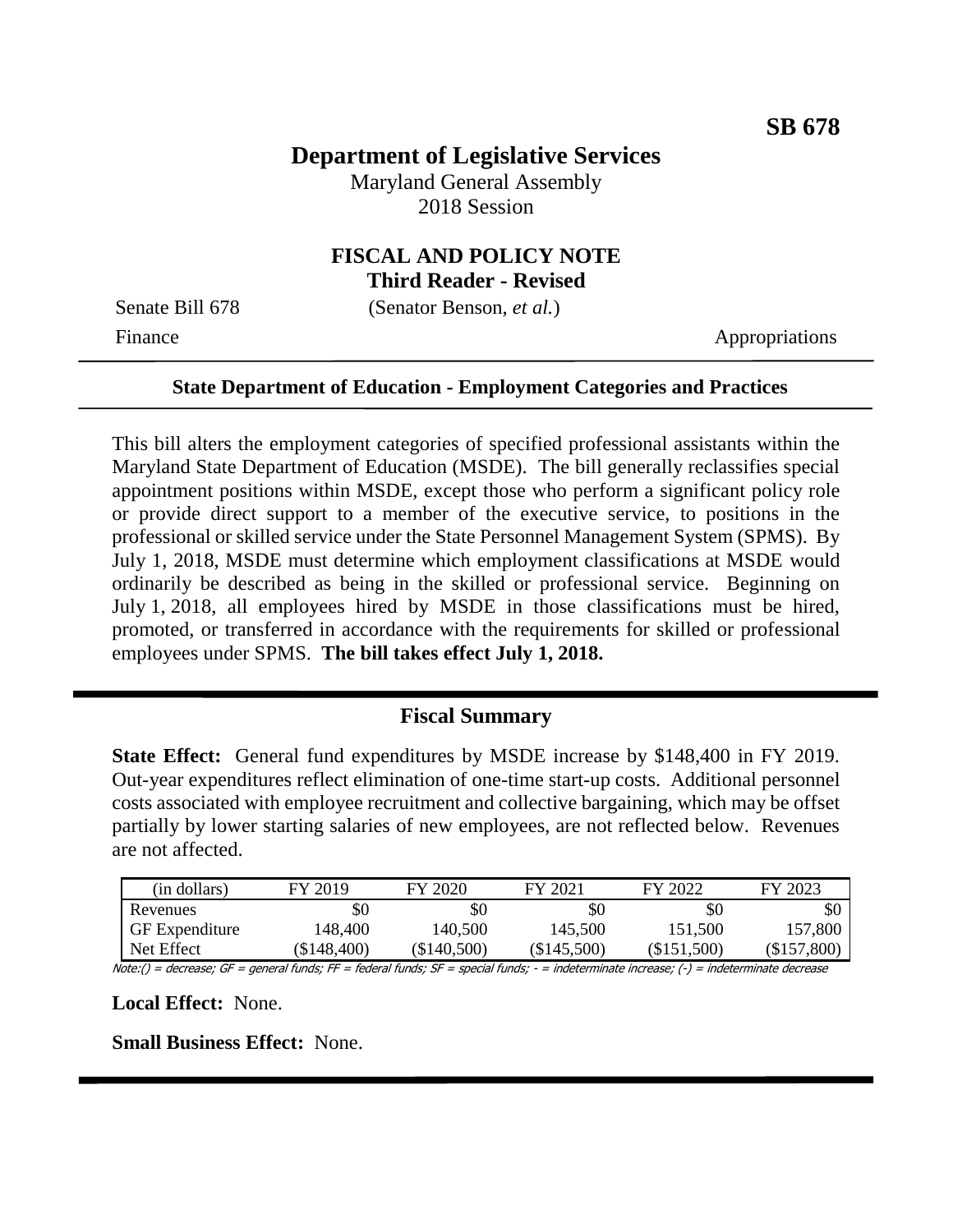### **Analysis**

**Current Law:** Most positions within MSDE are designated as "professional assistants," a designation that does not exist anywhere else in State government. The State Board of Education must appoint all professional assistants nominated by the State Superintendent to MSDE, and they must be classified as being in the executive service, management service, or special appointments within SPMS. The State Superintendent may transfer professional assistants within MSDE as necessary, and they serve at the pleasure of the State Board of Education and the State Superintendent. Professional assistants can be removed in accordance with procedures set by the State Board. Unless otherwise specified, the State Superintendent must appoint and remove all clerical assistants and other nonprofessional MSDE personnel in accordance with statutory provisions that govern the skilled service, except for special appointments.

SPMS has four major employment categories designated in statute:

- 1. executive service, which consists of chief administrators of principal units or comparable positions, including deputy secretaries or assistant secretaries;
- 2. management service, which consists of positions that involve direct responsibility for the oversight and management of personnel and financial resources and that require the exercise of discretion and independent judgment;
- 3. professional service, which consists of positions that require advanced knowledge in a field of science or learning and that normally require a professional license, advanced degree, or both; and
- 4. skilled service, which consists of all other positions.

Classification of skilled, professional, management, and executive service positions in SPMS is the responsibility of the Secretary of Budget and Management. The Secretary must likewise establish the standards and procedures used to classify positions in the skilled, professional, management, and executive services and provide advice and guidance on their use.

The head of a principal unit may classify positions in the unit, in accordance with the Secretary's established standards and procedures, if the Secretary chooses to delegate the classification authority. If the Secretary delegates the classification authority to the head of a principal unit, that person must prepare a position classification plan for the Secretary's approval and classify all positions in accordance with the approved plan. The Secretary must conduct a position classification audit at least once every three years, but only if the classification activity was delegated to the head of a principal unit. The Secretary may conduct operational audits of classification practices and records in principal units once every three years.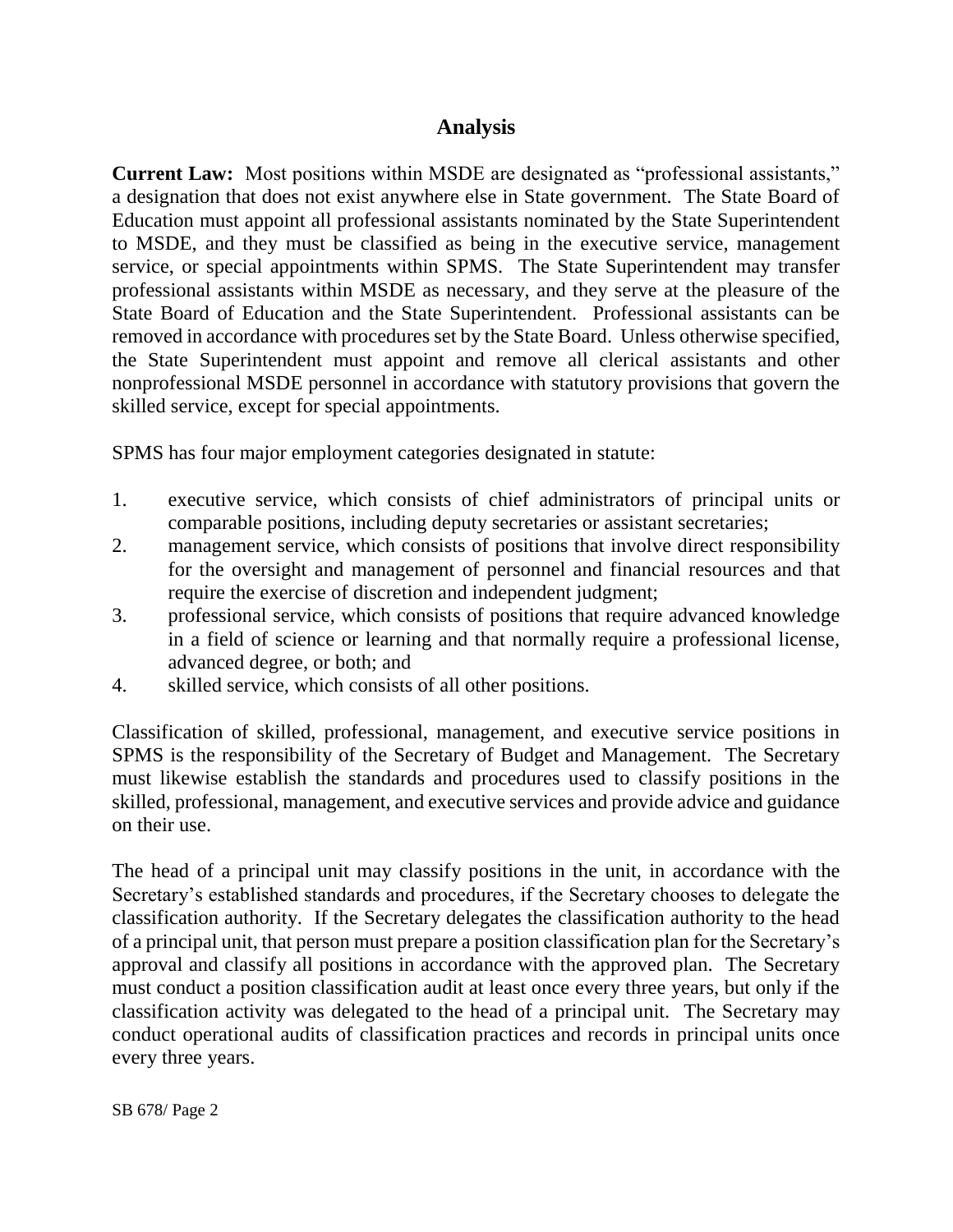A temporary employee is not classified in the skilled, professional, management, or executive service in SPMS.

Special appointments within SPMS are employees who:

- are appointed directly by the Governor to a position that is not provided for in the State Constitution;
- are appointed directly by the Board of Public Works;
- as determined by the Secretary of Budget and Management, perform a significant policy role or provide direct support to a member of the executive service;
- are assigned to the Government House (the Governor's residence);
- are assigned to the Governor's Office; or
- are in positions specified by law to be special appointments.

Collective bargaining laws do not apply to special appointments. Special appointments are the only positions in the Executive Branch that may be filled with regard to political affiliation, but most are not. Positions that may be filled with regard to political affiliation must be so designated and disclosed to the appointee.

**State Expenditures:** Beginning on July 1, 2018, all employees hired by MSDE in classifications that would ordinarily be described as being in the skilled or professional service must be hired, promoted, or transferred in accordance with the requirements for skilled or professional employees under SPMS.

Of the 948 professional assistant positions within MSDE, MSDE estimates that 25 or fewer positions perform a significant policy role or provide direct support to a member of the executive service and, thus, would remain special appointment positions. Accordingly, the bill reclassifies approximately 923 positions currently classified as special appointments to professional service or skilled service within SPMS.

As a result of the reclassification, MSDE must change its recruitment process to adhere to SPMS's system of advertising on the State's JobApps application and follow a standard procedure rather than follow a more flexible process, which enables MSDE to recruit professional assistants in a variety of methods and platforms. MSDE is eligible to hire professional assistant employees up to salary step 15 without further approval, but as a result of the reclassification, MSDE would only be authorized to hire new employees up to salary step 9 unless special approval is requested. Thus, when MSDE experiences turnover, MSDE personnel costs could decrease from this salary limitation.

MSDE has the flexibility to post a position outside of JobApps when a better venue is available for special appointments, such as on MSDE's website and professional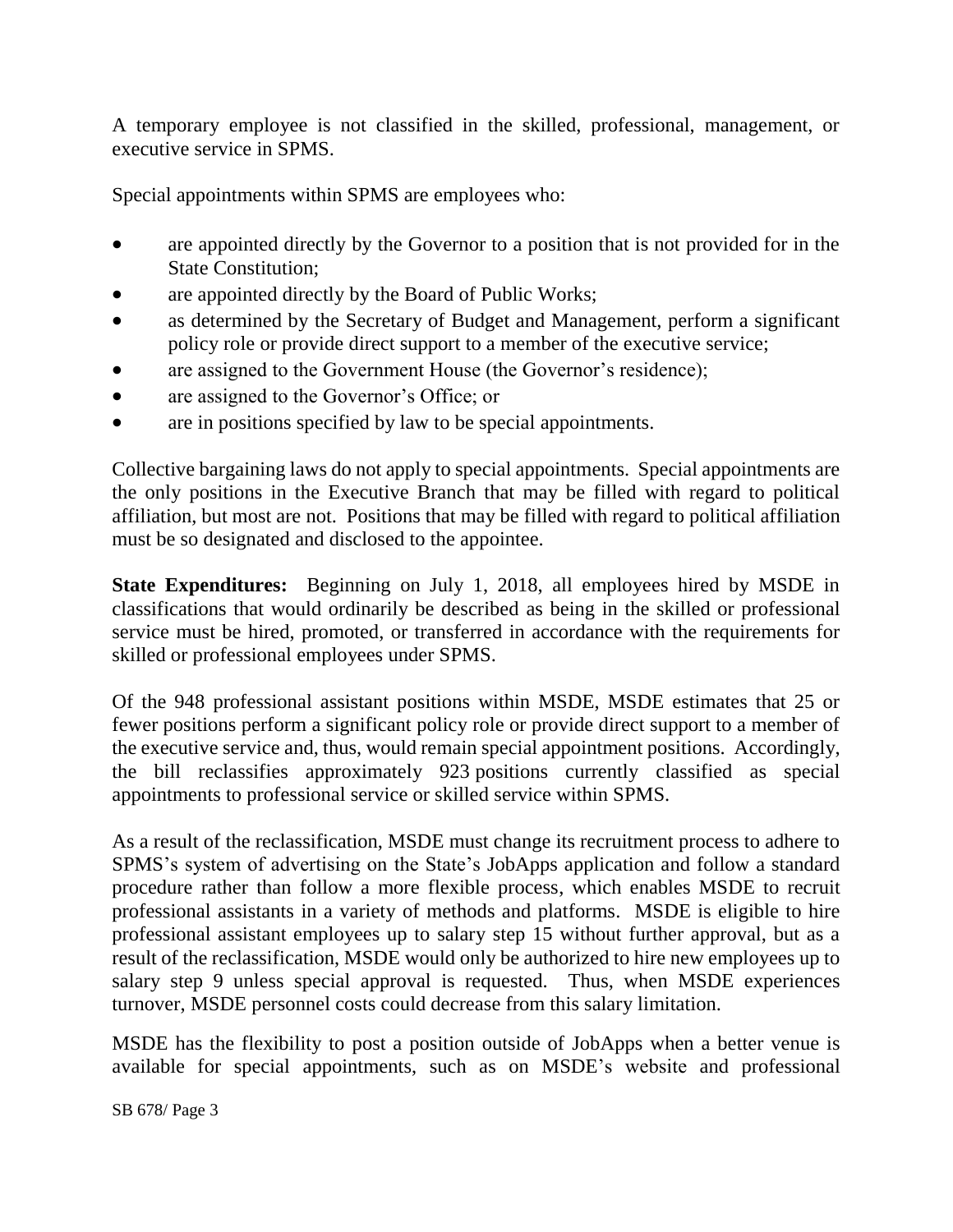organization mailing lists, but for skilled and professional services positions, MSDE must advertise on JobApps. MSDE has an applicant cap on JobApps of 12,500 applications, so MSDE must pay an overage cost of \$0.27 per application if it goes over its cap. Between August 8, 2015, and August 7, 2016, MSDE went over its application cap by approximately 14,600 applications and paid an overage charge of approximately \$4,000. As a result of advertising exclusively on JobApps, MSDE estimates receiving up to 1,000 additional applications per opening and paying up to \$8,000 in overage charges in future years as MSDE experiences attrition. As MSDE will be receiving more applications, it needs a recruitment officer to handle the increased volume of applications and to establish the new recruitment process. The workload for the Recruitment and Exam Division of the Department of Budget and Management (DBM) may also increase, but DBM can likely handle the additional workload with existing resources.

MSDE advises that employee relations activities will increase based on the change in employee status. For example, employees will have more rights to appeal a disciplinary action. Professional and skilled service employees will be covered under collective bargaining agreements, so an employee and labor relations officer is needed to assist in managing negotiations, investigate employee grievances, oversee appeals, and assist with the reclassification process.

Thus, general fund expenditures increase for MSDE by \$148,378 in fiscal 2019, which assumes that MSDE staff are in place as of July 1, 2018, concurrent with the effective date of the bill. This estimate reflects the cost of hiring two human resource administrators (one recruitment officer and one employee and labor relations officer). It includes salaries, fringe benefits, one-time start-up costs, and ongoing operating expenses. It does not include the additional personnel costs associated with the reclassification as those costs will depend on attrition rates. New employees could have lower starting salaries, but any such savings could be offset by potentially higher costs associated with collective bargaining agreements.

| Positions                               | 2.0       |
|-----------------------------------------|-----------|
| Salaries and Fringe Benefits            | \$133,348 |
| <b>One-time Start-up Costs</b>          | 9,780     |
| <b>Operating Expenses</b>               | 5,250     |
| <b>Total FY 2019 State Expenditures</b> | \$148,378 |

Future year expenditures reflect full salaries with annual increases and employee turnover and ongoing operating expenses.